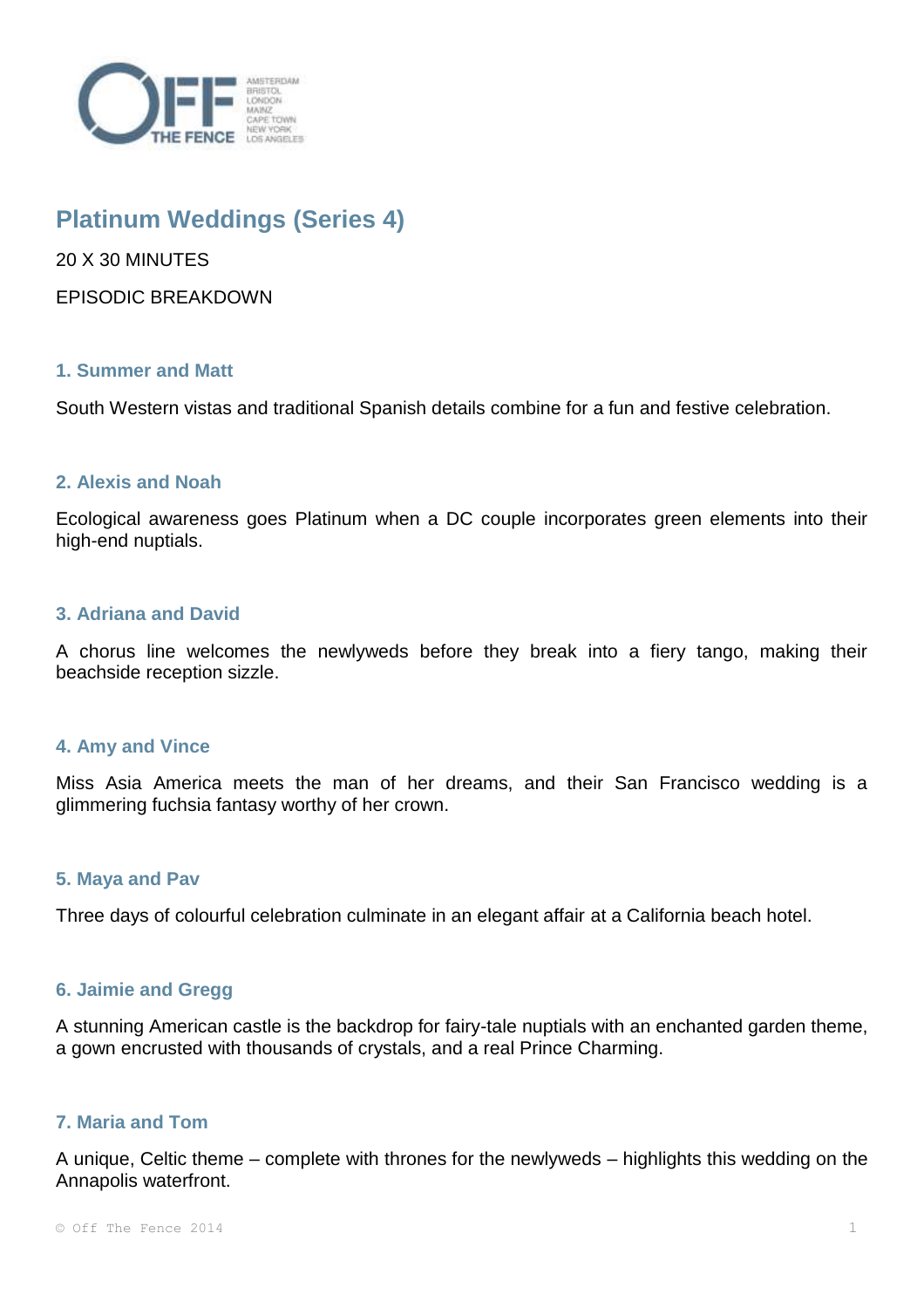#### **8. Natasha and Raffie**

The jewels, the food, the Ricardo Luna designs, the couple themselves: they're all stunners at this southern California extravaganza.

#### **9. Kim and Ken**

A sweet, loving couple throws a dream wedding on a lush island, complete with Hula performers and \$75,000 worth of orchids.

# **10. Varuni and Minesh**

Time-honoured rituals, stunning saris and a treasure trove of gold make this Indian wedding a delight for 1,100 guests.

## **11. Mollie and Jason**

Six glorious gowns and an abundance of Southern charm make for an unforgettable and glamorous wedding.

#### **12. Daneris and Hector**

Long-time lovebirds tie the knot surrounded by countless crystals and unique, autumnal florals.

# **13. Liana and Tal**

Nothing is too extravagant for these Los Angeles movers and shakers, not even the groom's gift to the bride of a luxury, pearlescent SUV with matching pearl necklace and earrings.

# **14. Candes and Milan**

An idyllic Hawaiian island provides the perfect setting for a romantic tropical wedding between a former Miss Hawaii and a European chef. Nature and elegance combine at the cliff-side ceremony with décor and flowers in blush pink, light green and gold. Hundreds of crystal strands rain down to make the reception tent shimmer.

## **15. Maria and Chris**

Maria and Chris celebrate their nuptials with multiple events at the highly secluded and private South Seas Island resort off the coast of Florida. Pre-ceremony events include a golf tournament for their guests, afternoon spa treatments, and an exotic Caribbean themed welcome party. Orchid chandeliers, glittering carved ice elements, and a Miami club themed after party captivate their guests.